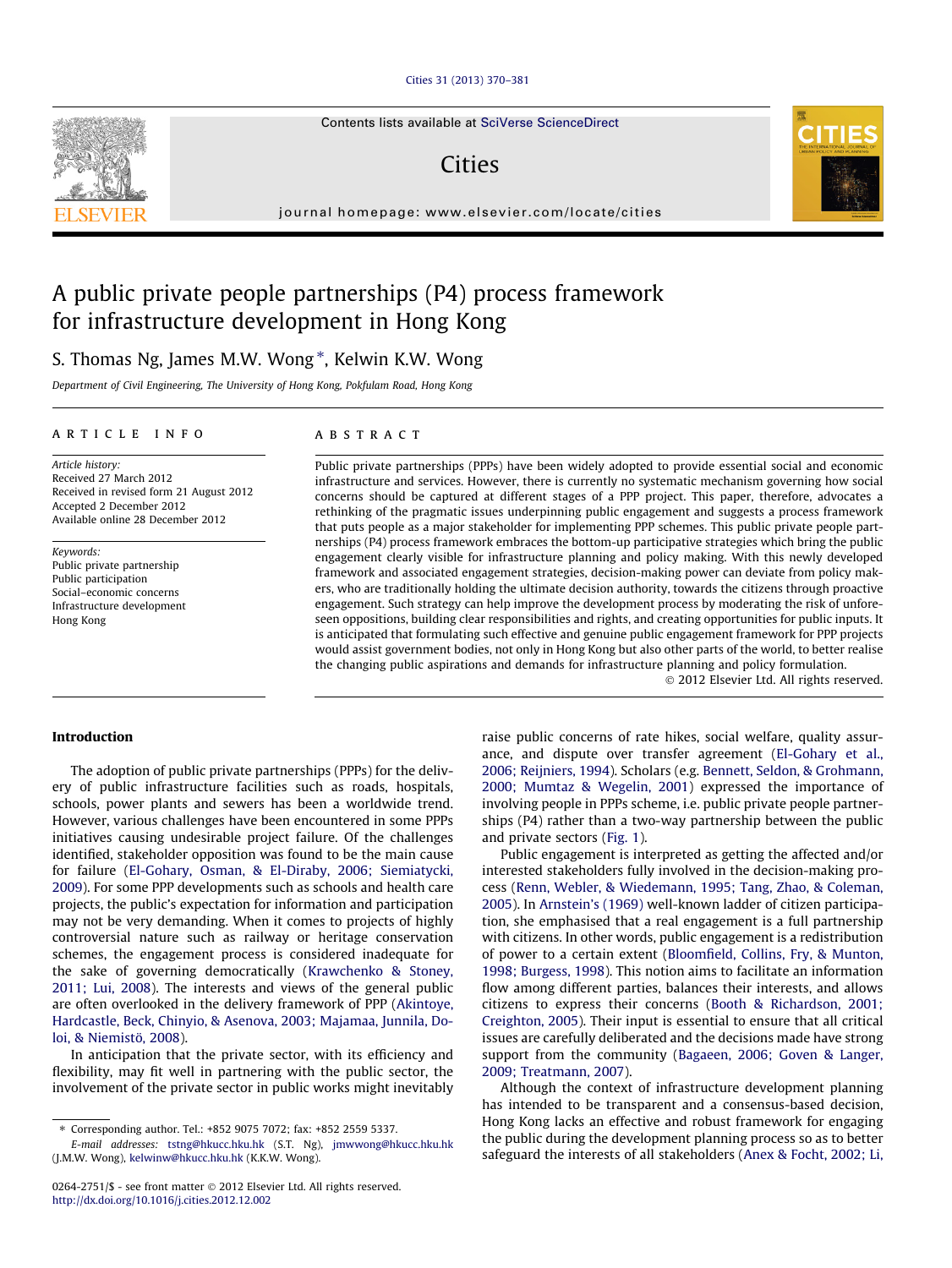<span id="page-1-0"></span>

Fig. 1. Public private people partnerships (P4).

[Ng, & Wong, 2009\)](#page--1-0). Local government remains keen on maintaining conventional top-down decision-making approach which has led to poor accountability and even political impasse ([Lo, 2002\)](#page--1-0). The recent debates surrounding a multi-functional development as well as an express rail link project have exposed the weaknesses in the public engagement strategies in Hong Kong [\(Tsang, Burnett,](#page--1-0) [Hills, & Welford, 2009](#page--1-0)). If inputs from the community are to be successfully integrated into infrastructure development projects, a public engagement framework is needed to promote a more collaborative approach.

The aim of this paper is, therefore, to establish a holistic public engagement process framework for PPP projects. The proposed framework was developed based on an extensive literature review and case study, and verified rigorously by an expert panel. A novel P4 model is established where the public participation is clearly visible for infrastructure planning and policy making. The current public participation practice in Hong Kong is first portrayed, which is followed by the research design. The development of the P4 process framework and its features are then discussed. Concluding remarks are drawn in the last section.

#### Public engagement practices in Hong Kong

Infrastructure planning and development is a complex regime because it covers multifaceted policy issues, such as regulations, land acquisition, as well as resource extraction and allocation ([Kumaraswamy & Zhang, 2001\)](#page--1-0). For any infrastructure planning in Hong Kong, the responsible authority is statutorily required to undertake public consultations and hearings, as the decisions made will have short to long-term impacts on the community at large. Formulating a 'draft' development plan, therefore, entails the input from the community for its legitimacy. The local government employed various forms of public engagement approaches including exhibitions, public forums, focus meetings, community workshops, etc. in order to capture the views of the community and to gain legitimacy under the political system. About 300 advisory and statutory bodies (ASBs) have been set up in the territory to acquire advice on government's policies, resolve any quarrel between the government and influenced parties, and deliver the public facilities or services.

Fig. 2 demonstrates the public engagement process of a redevelopment project of the old airport site in Hong Kong – the Kai Tak Development. The original draft Outline Zoning Plans (OZPs) attracted strong opposition on a large scale to land reclamation involved in the development. A new feasibility study was then relaunched in November 1999 to develop a master development plan, followed by engaging the public in the preliminary layout plan. Subsequently, a set of revised zoning plans was amended by the Town Planning Board in 2001 and later gazetted in July 2002.

The area of land reclamation was substantially reduced in the revised OZPs. The plans were therefore generally accepted by the public in late 2002. During this phase of public consultation, a number of issues concerning the plan, including the links between the development and basic community facilities, heritage preservation, and economic contributions were discussed. However, the ruling by the Court of Final Appeal in early 2004 asked the government to amend the development plan in the harbour-front area. Subsequently, another series of development planning featuring a three-stage consultation process was implemented in September 2004 and was concluded by late 2006.

The first stage of the public engagement for this development included public forums involving the general public, commentators, as well as representatives from different ASBs, local community groups, to deliberate on the project scope and approach ([PlanD, 2005](#page--1-0)). The envisioning acquired in the first stage public consultation was critically examined and synthesised into three alternative Outline Concept Plans (OCPs). District forums and open forums were held in the second stage to formulate and improve the OCPs [\(PlanD, 2006a](#page--1-0)). Eventually, a preliminary outline development plan was developed through the third-round consultations. Altogether 15 forums and workshops, along with 60 briefings were



Fig. 2. Public Engagement of the Kai Tak Development Process.